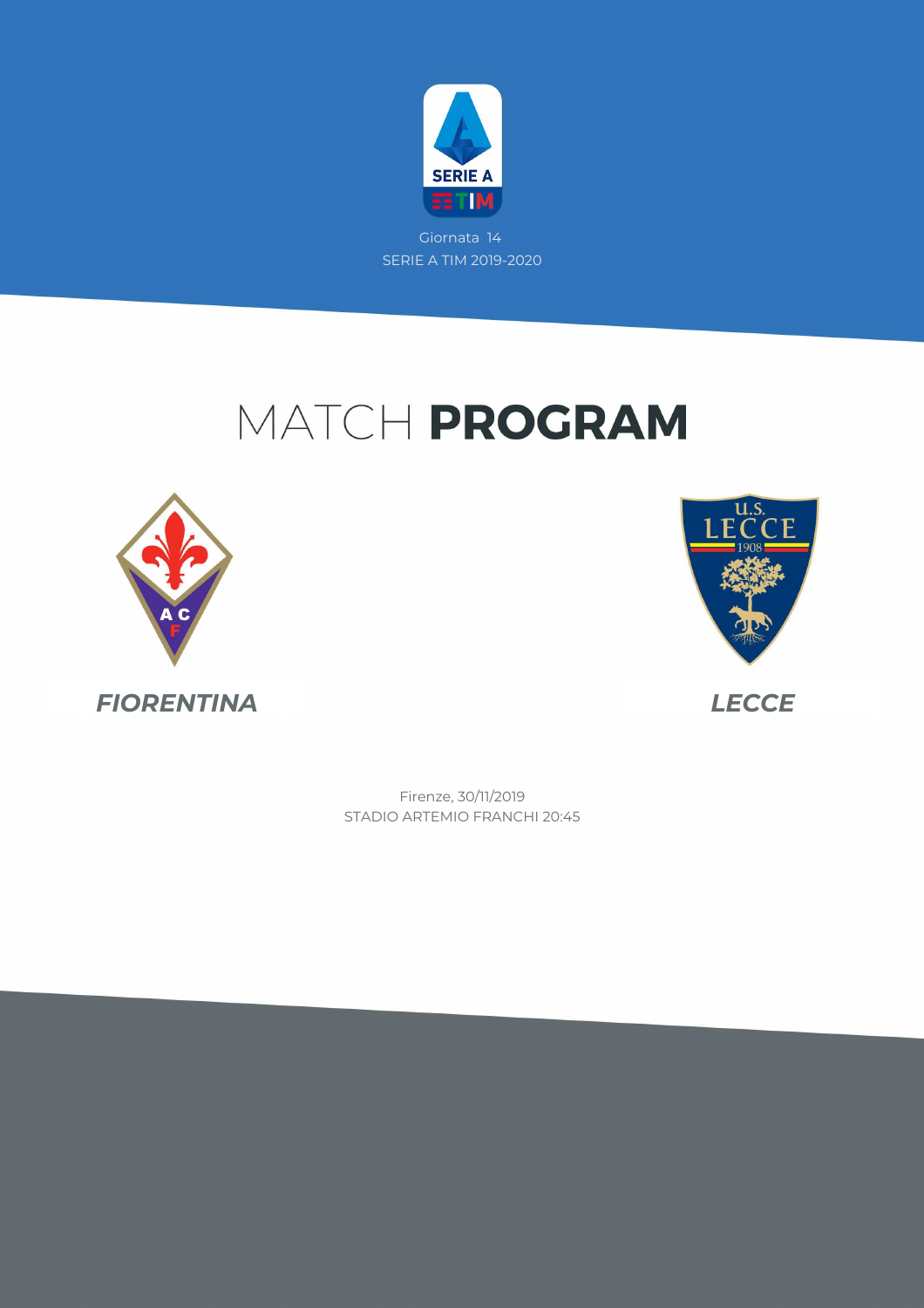





### **FIORENTINA vs LECCE**

STADIO ARTEMIO FRANCHI 20:45 Firenze, 30/11/2019



# *RISULTATI STAGIONALI*

| <b>TOTALI</b>         | <b>PTI</b>       | <b>GIOC</b> | <b>VINTE</b>            | <b>NULLE</b> | <b>PERSE</b> | GF | GS              | <b>DIFF.RETI</b>            |
|-----------------------|------------------|-------------|-------------------------|--------------|--------------|----|-----------------|-----------------------------|
| <b>FIORENTINA</b>     | 16               | 13          | 4                       | 4            | 5            | 18 | 20 <sub>1</sub> | $-2$                        |
| <b>LECCE</b>          | 11               | 13          | $\overline{2}$          | 6            | 6            | 17 | 27              | $-10$                       |
| <b>CASA/TRASFERTA</b> | <b>PTI</b>       | <b>GIOC</b> | <b>VINTE</b>            | <b>NULLE</b> | <b>PERSE</b> | GF | GS              | <b>MEDIA</b><br><b>GOAL</b> |
| <b>FIORENTINA</b>     | $\boldsymbol{8}$ | 6           | $\overline{\mathbf{2}}$ | 2            | 2            | 8  | 8               | 1.3                         |
| <b>LECCE</b>          | 8                | 57          | $\mathbf{2}$            | 2            | 3            | 11 | 16              | 7.6                         |

## *ULTIMI PRECEDENTI*

| 2011-12 37 \ G | <b>LECCE</b>          | <b>FIORENTINA</b>              |         |
|----------------|-----------------------|--------------------------------|---------|
| 05/05/2012     |                       | 35'(1 <sup>°</sup> T) A. CERCI | $0 - 7$ |
| 2011-12 18 A G | <b>FIORENTINA</b>     | <b>LECCE</b>                   |         |
| 15/01/2012     |                       | 21'(2°T) D. DI MICHELE         | $O-I$   |
| 2010-11 21 \ G | <b>FIORENTINA</b>     | <b>LECCE</b>                   |         |
| 23/01/2011     | 11'(2°T) A. GILARDINO | 29'(1°T) D. DI MICHELE         | $1 - 7$ |
| 2010-11 2 \ G  | <b>LECCE</b>          | <b>FIORENTINA</b>              |         |
| 12/09/2010     | 8'(1°T) D. DI MICHELE |                                | $1-0$   |
| 2008-09 37^ G  | <b>LECCE</b>          | <b>FIORENTINA</b>              |         |
| 24/05/2009     | 5'(2°T) S. TIRIBOCCHI | 44'(2°T) M. JORGENSEN          | $1 - 7$ |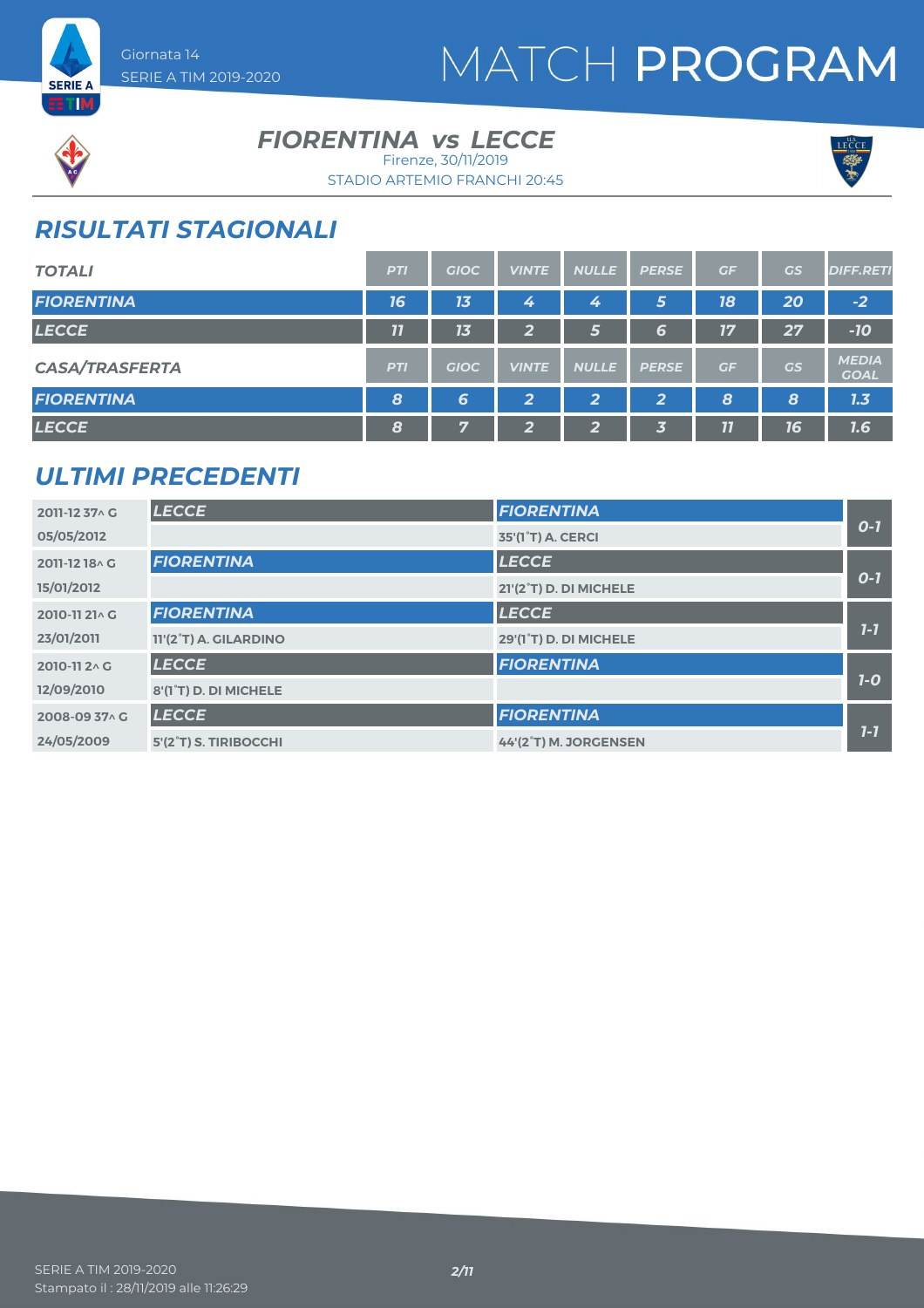

**ETM** 

#### **FIORENTINA vs LECCE**





# *ROSA DELLE SQUADRE*

|                 | <b>FIORENTINA</b>              | PRES. A          | <b>GOL A</b>     | <b>GOL 2019-20</b> | <b>PRES. 2019-20</b> | MIN. 2019-20     |
|-----------------|--------------------------------|------------------|------------------|--------------------|----------------------|------------------|
| <b>PORTIERI</b> |                                |                  |                  |                    |                      |                  |
|                 | <b>1 PIETRO TERRACCIANO</b>    | 12               | 76               | $\boldsymbol{0}$   | $\boldsymbol{O}$     | $\boldsymbol{o}$ |
|                 | <b>12 NICCOLO' CHIORRA</b>     | $\boldsymbol{O}$ | $\boldsymbol{O}$ | $\boldsymbol{O}$   | $\boldsymbol{O}$     | $\boldsymbol{O}$ |
|                 | <b>33 FEDERICO BRANCOLINI</b>  | $\boldsymbol{0}$ | O                | 0                  | $\boldsymbol{O}$     | O                |
|                 | <b>69 BARTLOMIEJ DRAGOWSKI</b> | 34               | 56               | 20                 | 13                   | 1267             |
|                 | <b>79 MICHELE CEROFOLINI</b>   | 0                | 0                | 0                  | 0                    | O                |
|                 | <b>DIFENSORI</b>               |                  |                  |                    |                      |                  |
|                 | <b>4 NIKOLA MILENKOVIC</b>     | 63               | 6                | 3                  | 13                   | 1267             |
|                 | <b>6 LUCA RANIERI</b>          | $\overline{3}$   | $\boldsymbol{O}$ | $\boldsymbol{0}$   | $\overline{3}$       | 252              |
|                 | <b>17 FEDERICO CECCHERINI</b>  | <b>121</b>       | $\overline{2}$   | 0                  | $\overline{2}$       | 104              |
|                 | <b>20 GERMAN PEZZELLA</b>      | 78               | 4                | $\overline{I}$     | 12                   | 1068             |
|                 | 21 POL LIROLA                  | 92               | $\overline{2}$   | 0                  | 77                   | 906              |
|                 | <b>22 MARTIN CACERES</b>       | <b>719</b>       | 8                | $\boldsymbol{O}$   | $\mathbf{9}$         | 818              |
|                 | <b>23 LORENZO VENUTI</b>       | 36               | 0                | 0                  | 5                    | 366              |
| 29              | <b>DALBERT</b>                 | 36               | $\boldsymbol{O}$ | $\boldsymbol{o}$   | 12                   | 1097             |
|                 | <b>30 EDUARD DUTU</b>          | 0                | 0                | 0                  | 0                    | O                |
|                 | <b>31 EDOARDO PIEROZZI</b>     | $\boldsymbol{O}$ | $\boldsymbol{O}$ | $\boldsymbol{0}$   | $\boldsymbol{O}$     | $\boldsymbol{o}$ |
|                 | <b>32 JACOB RASMUSSEN</b>      | 14               | O                | 0                  | $\boldsymbol{O}$     | $\boldsymbol{o}$ |
|                 | <b>34 FEDERICO SIMONTI</b>     | $\boldsymbol{O}$ | $\boldsymbol{O}$ | $\boldsymbol{0}$   | $\boldsymbol{O}$     | $\boldsymbol{O}$ |
|                 | <b>41 LORENZO CHITI</b>        | O                | 0                | 0                  | $\boldsymbol{O}$     | O                |
|                 | 93 ALEKSA TERZIC               | $\boldsymbol{O}$ | $\boldsymbol{O}$ | $\boldsymbol{O}$   | $\boldsymbol{0}$     | $\boldsymbol{o}$ |
|                 | <b>CENTROCAMPISTI</b>          |                  |                  |                    |                      |                  |
|                 | 5 MILAN BADELJ                 | 144              | 7                | 0                  | 13                   | <b>1091</b>      |
|                 | 8 GAETANO CASTROVILLI          | 12               | 3                | $\overline{3}$     | 12                   | 1098             |
| 70              | <b>KEVIN-PRINCE BOATENG</b>    | 107              | 76               | $\overline{1}$     | 9                    | 368              |
|                 | <b>14 BRYAN DABO</b>           | 33               | $\overline{2}$   | $\boldsymbol{O}$   | $\boldsymbol{O}$     | $\boldsymbol{o}$ |
|                 | <b>15 SEBASTIAN CRISTOFORO</b> | 27               | O                | 0                  | $\mathbf{7}$         | 97               |
|                 | <b>16 VALENTIN EYSSERIC</b>    | 29               | $\mathbf{I}$     | $\boldsymbol{O}$   | $\boldsymbol{0}$     | $\boldsymbol{O}$ |
|                 | <b>18 RACHID GHEZZAL</b>       | 6                | O                | 0                  | 6                    | 142              |
| 79              | <b>CRISTOBAL MONTIEL</b>       | $\overline{1}$   | $\boldsymbol{O}$ | $\boldsymbol{0}$   | $\boldsymbol{O}$     | $\boldsymbol{o}$ |
|                 | <b>24 MARCO BENASSI</b>        | 185              | 25               | 0                  | 7                    | 273              |
|                 | <b>27 SZYMON ZURKOWSKI</b>     | $\overline{2}$   | $\boldsymbol{O}$ | $\boldsymbol{o}$   | $\overline{2}$       | 18               |
|                 | <b>35 NICCOLO' PIEROZZI</b>    | 0                | 0                | 0                  | $\boldsymbol{0}$     | O                |
|                 | <b>40 MATTIA FIORINI</b>       | O                | O                | 0                  | $\boldsymbol{o}$     | 0                |
|                 | <b>78 ERICK PULGAR</b>         | <b>112</b>       | 13               | 3                  | 12                   | <b>1170</b>      |
|                 | <b>ATTACCANTI</b>              |                  |                  |                    |                      |                  |
|                 | <b>7 FRANCK RIBERY</b>         | 10 <sub>o</sub>  | $\overline{2}$   | $\overline{2}$     | 70                   | 703              |
|                 | 9 PEDRO                        | $\mathbf{I}$     | $\boldsymbol{O}$ | $\boldsymbol{O}$   | $\mathbf{7}$         | 9                |
|                 | <b>11 RICCARDO SOTTIL</b>      | 9                | 0                | $\pmb{o}$          | $\overline{7}$       | 340              |
|                 | <b>25 FEDERICO CHIESA</b>      | <b>112</b>       | $17\,$           | $\overline{2}$     | 12                   | <b>1091</b>      |
|                 | <b>26 BOBBY DUNCAN</b>         | $\boldsymbol{o}$ | O                | $\boldsymbol{o}$   | 0                    | $\boldsymbol{o}$ |
|                 | <b>28 DUSAN VLAHOVIC</b>       | 79               | $\overline{2}$   | $\overline{2}$     | $\mathbf{9}$         | 387              |
|                 | <b>77 CYRIL THEREAU</b>        | 259              | 66               | $\pmb{o}$          | $\pmb{o}$            | $\boldsymbol{o}$ |
|                 | <b>STAFF TECNICO</b>           |                  |                  |                    |                      |                  |

*VINCENZO MONTELLA*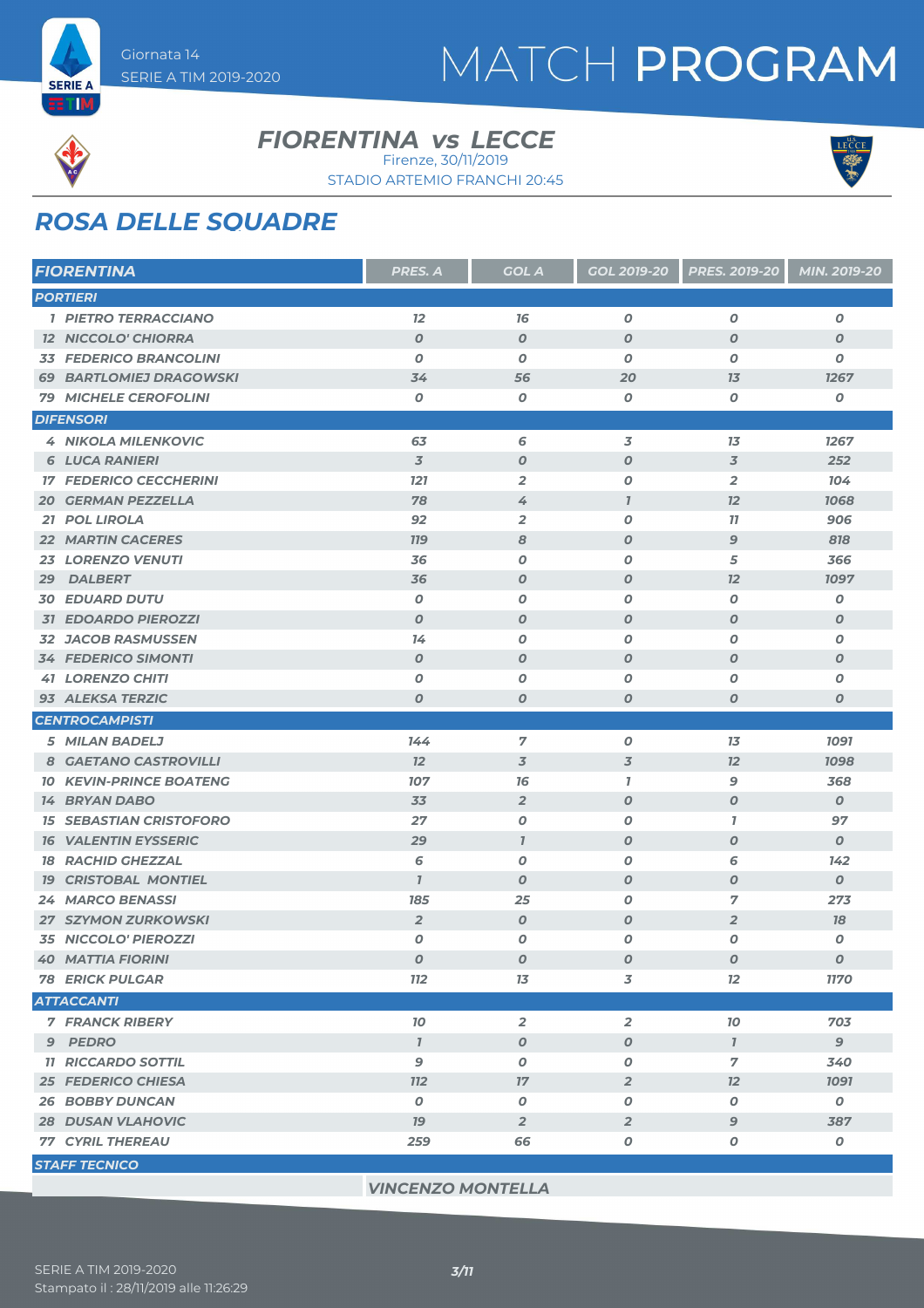



**ETIM** 

#### **FIORENTINA vs LECCE** Firenze, 30/11/2019





| <b>LECCE</b>                    | <b>PRES. A</b>   | <b>GOL A</b>     | GOL 2019-20      | <b>PRES. 2019-20</b> | MIN. 2019-20     |
|---------------------------------|------------------|------------------|------------------|----------------------|------------------|
| <b>PORTIERI</b>                 |                  |                  |                  |                      |                  |
| 21 GABRIEL                      | 24               | 47               | 27               | 1 <sub>3</sub>       | 1267             |
| <b>22 MAURO VIGORITO</b>        | $\overline{2}$   | $\overline{2}$   | $\boldsymbol{O}$ | $\overline{O}$       | $\boldsymbol{O}$ |
| 95 MARCO BLEVE                  | $\boldsymbol{o}$ | 0                | 0                | 0                    | 0                |
| <b>97 GIANMARCO CHIRONI</b>     | $\boldsymbol{0}$ | $\boldsymbol{0}$ | $\overline{O}$   | $\boldsymbol{0}$     | $\boldsymbol{O}$ |
| <b>DIFENSORI</b>                |                  |                  |                  |                      |                  |
| <b>2 DAVIDE RICCARDI</b>        | $\overline{1}$   | $\boldsymbol{o}$ | O                | $\overline{1}$       | 22               |
| <b>3 BRAYAN VERA</b>            | $\overline{I}$   | $\boldsymbol{O}$ | $\boldsymbol{O}$ | $\mathbf{7}$         | 8                |
| <b>5 FABIO LUCIONI</b>          | 21               | $\mathbf{7}$     | $\mathbf{7}$     | 1 <sub>3</sub>       | 1267             |
| <b>6 ROMARIO BENZAR</b>         | $\overline{3}$   | $\boldsymbol{O}$ | $\boldsymbol{O}$ | $\overline{3}$       | <b>102</b>       |
| <b>13 LUCA ROSSETTINI</b>       | 287              | 8                | 0                | 13                   | 1227             |
| <b>14 LUKA DUMANCIC</b>         | $\boldsymbol{O}$ | $\boldsymbol{0}$ | $\boldsymbol{o}$ | $\boldsymbol{O}$     | $\boldsymbol{O}$ |
| <b>16 BIAGIO MECCARIELLO</b>    | 6                | $\boldsymbol{O}$ | 0                | 6                    | 483              |
| <b>18 ROBERTO PIERNO</b>        | $\boldsymbol{0}$ | $\boldsymbol{O}$ | $\boldsymbol{O}$ | $\boldsymbol{O}$     | $\boldsymbol{O}$ |
| <b>27 MARCO CALDERONI</b>       | 13               | 3                | 3                | 12                   | 1083             |
| <b>28 RICCARDO FIAMOZZI</b>     | 12               | $\boldsymbol{O}$ | $\boldsymbol{O}$ | $\overline{O}$       | $\boldsymbol{O}$ |
| <b>29 ANDREA RISPOLI</b>        | 107              | 6                | 0                | 11                   | 712              |
| <b>39 CRISTIAN DELL'ORCO</b>    | 34               | $\overline{I}$   | $\boldsymbol{O}$ | $\overline{2}$       | 183              |
| <b>CENTROCAMPISTI</b>           |                  |                  |                  |                      |                  |
| <b>4 JACOPO PETRICCIONE</b>     | 77               | $\boldsymbol{o}$ | 0                | 77                   | 888              |
| 8 MARCO MANCOSU                 | 25               | 6                | 5                | 12                   | 920              |
| <b>11 YEVHEN SHAKHOV</b>        | 8                | $\boldsymbol{O}$ | 0                | 8                    | 388              |
| 23 ANDREA TABANELLI             | 78               | $\boldsymbol{O}$ | $\boldsymbol{O}$ | 8                    | 674              |
| <b>25 ANTONINO GALLO</b>        | $\boldsymbol{O}$ | $\boldsymbol{O}$ | O                | $\boldsymbol{O}$     | $\boldsymbol{o}$ |
| <b>35 SALVATORE RIMOLI</b>      | $\boldsymbol{O}$ | $\boldsymbol{0}$ | $\boldsymbol{O}$ | $\boldsymbol{O}$     | $\boldsymbol{O}$ |
| <b>37 ZAN MAJER</b>             | 77               | O                | 0                | 77                   | 905              |
| <b>77 PANAGIOTIS TACHTSIDIS</b> | 138              | $\overline{7}$   | $\boldsymbol{O}$ | 70                   | 875              |
| <b>85 GIANNELLI IMBULA</b>      | 3                | $\boldsymbol{o}$ | 0                | 3                    | 141              |
| <b>ATTACCANTI</b>               |                  |                  |                  |                      |                  |
| <b>9 GIANLUCA LAPADULA</b>      | 73               | 79               | 4                | 10                   | 705              |
| <b>10 FILIPPO FALCO</b>         | 79               | $\mathbf{I}$     | $\mathbf{7}$     | 70                   | 861              |
| <b>17 DIEGO FARIAS</b>          | 127              | 22               | $\mathbf{I}$     | $\overline{7}$       | 340              |
| <b>19 ANDREA LA MANTIA</b>      | $\overline{7}$   | $\mathcal{I}$    | $\mathbf{I}$     | $\overline{7}$       | 309              |
| <b>20 EDGARAS DUBICKAS</b>      | $\overline{1}$   | $\boldsymbol{o}$ | 0                | $\mathbf{7}$         | 9                |
| <b>30 KHOUMA BABACAR</b>        | <b>150</b>       | 37               | $\overline{1}$   | $\mathbf{9}$         | 517              |
| 32 SIMONE LO FASO               | 12               | O                | O                | O                    | 0                |
| <b>STAFF TECNICO</b>            |                  |                  |                  |                      |                  |

*FABIO LIVERANI*

*Squalificato*

*Diffidato*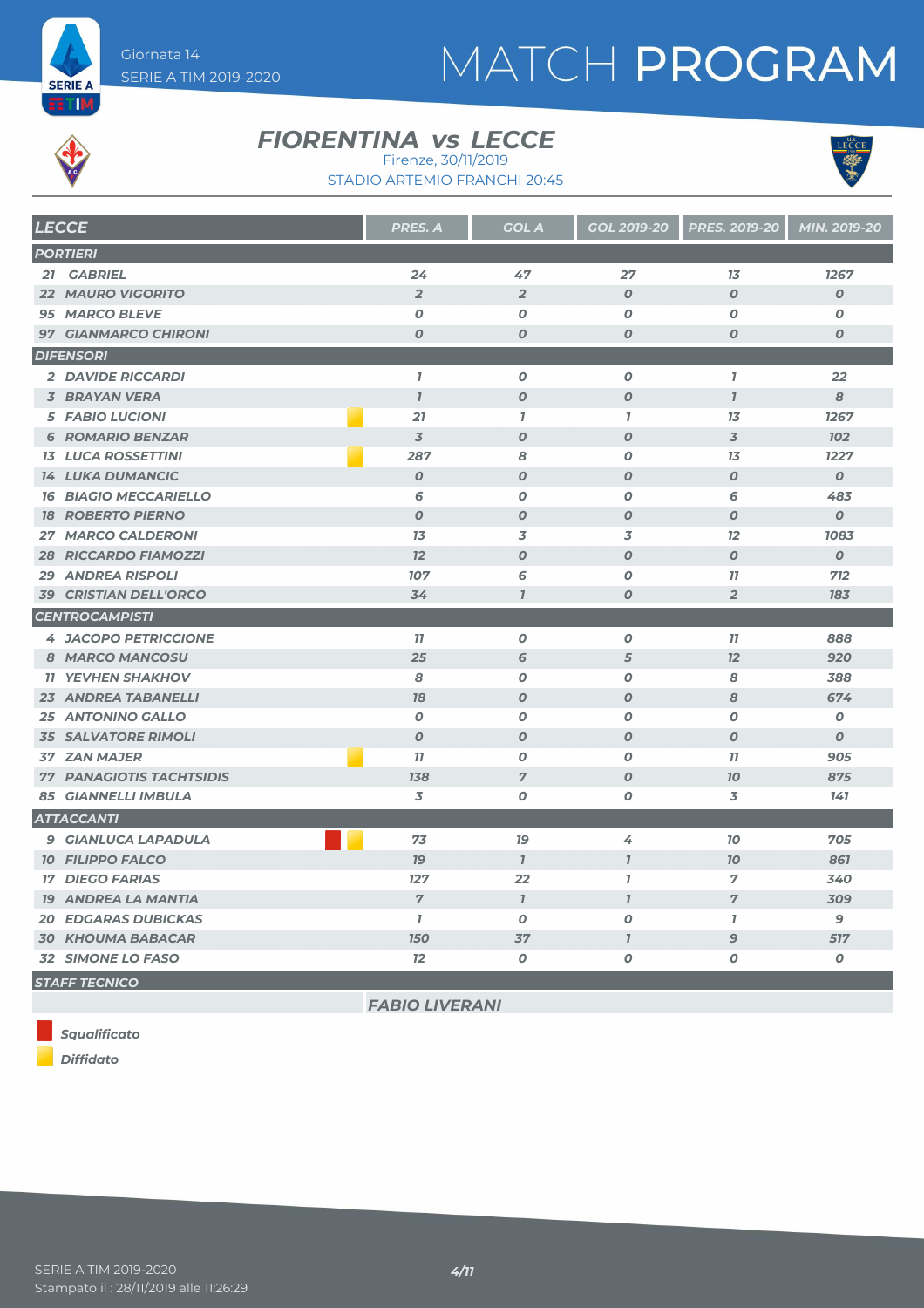



**SERIE A** ETM,

#### **FIORENTINA vs LECCE**

Firenze, 30/11/2019

STADIO ARTEMIO FRANCHI 20:45



# *RENDIMENTO RECENTE*

| <b>FIORENTINA</b>   |                                                                                                                                                                                      |                                                 |         |
|---------------------|--------------------------------------------------------------------------------------------------------------------------------------------------------------------------------------|-------------------------------------------------|---------|
| <b>13^ GIORNATA</b> | <b>HELLAS VERONA</b>                                                                                                                                                                 | <b>FIORENTINA</b>                               | $7-0$   |
| 24/11/2019          | 21'(2 <sup>°</sup> T) S. DI CARMINE                                                                                                                                                  |                                                 |         |
| 12^ GIORNATA        | <b>CAGLIARI</b>                                                                                                                                                                      | <b>FIORENTINA</b>                               |         |
| 10/11/2019          | 17'(1 <sup>°</sup> T) M. ROG, 26'(1 <sup>°</sup> T) F. PISACANE, 34'(1 <sup>°</sup> T) G.<br>SIMEONE, 9'(2 <sup>°</sup> T) JOAO PEDRO, 20'(2 <sup>°</sup> T) R.<br><b>NAINGGOLAN</b> | 30'(2°T) D. VLAHOVIC, 42'(2°T) D. VLAHOVIC      | $5-2$   |
| <b>11^ GIORNATA</b> | <b>FIORENTINA</b>                                                                                                                                                                    | <b>PARMA</b>                                    |         |
| 03/11/2019          | 22'(2°T) G. CASTROVILLI                                                                                                                                                              | 40'(1°T) GERVINHO                               | $7 - 7$ |
| 10^ GIORNATA        | <b>SASSUOLO</b>                                                                                                                                                                      | <b>FIORENTINA</b>                               |         |
| 30/10/2019          | 24'(1 <sup>°</sup> T) J. BOGA                                                                                                                                                        | 18'(2°T) G. CASTROVILLI, 36'(2°T) N. MILENKOVIC | $1 - 2$ |
| 9^ GIORNATA         | <b>FIORENTINA</b>                                                                                                                                                                    | <b>LAZIO</b>                                    |         |
| 27/10/2019          | 28'(1 <sup>°</sup> T) F. CHIESA                                                                                                                                                      | 22'(1°T) J. CORREA, 44'(2°T) C. IMMOBILE        | $1 - 2$ |
|                     |                                                                                                                                                                                      |                                                 |         |

#### *LECCE*

| <b>13^ GIORNATA</b> | <b>LECCE</b>                                                                                  | <b>CAGLIARI</b>                             |         |
|---------------------|-----------------------------------------------------------------------------------------------|---------------------------------------------|---------|
| 25/11/2019          | 38'(2°T) G. LAPADULA, 46'(2°T) M. CALDERONI                                                   | 30'(1°T) JOAO PEDRO, 22'(2°T) R. NAINGGOLAN | $2 - 2$ |
| 12^ GIORNATA        | <b>LAZIO</b>                                                                                  | <b>LECCE</b>                                |         |
| 10/11/2019          | 30'(1°T) J. CORREA, 17'(2°T) S. MILINKOVIC-SAVIC,<br>33'(2°T) C. IMMOBILE, 35'(2°T) J. CORREA | 40'(1°T) G. LAPADULA, 40'(2°T) A. LA MANTIA | $4 - 2$ |
| <b>11^ GIORNATA</b> | <b>LECCE</b>                                                                                  | <b>SASSUOLO</b>                             |         |
| 03/11/2019          | 18'(1 <sup>°</sup> T) G. LAPADULA, 42'(1 <sup>°</sup> T) F. FALCO                             | 35'(1°T) J. TOLJAN, 40'(2°T) D. BERARDI     | $2 - 2$ |
| 10^ GIORNATA        | <b>SAMPDORIA</b>                                                                              | <b>LECCE</b>                                |         |
| 30/10/2019          | 47'(2 <sup>°</sup> T) G. RAMIREZ                                                              | 8'(1°T) G. LAPADULA                         | $7 - 7$ |
| 9^ GIORNATA         | <b>LECCE</b>                                                                                  | <b>JUVENTUS</b>                             |         |
| 26/10/2019          | 11'(2°T) M. MANCOSU                                                                           | 5'(2°T) P. DYBALA                           | $7 - 7$ |

| <b>CONFRONTO SQUADRE (Valori medi)</b> | <b>FIORENTINA</b> | <b>LECCE</b> |
|----------------------------------------|-------------------|--------------|
| <b>Goal Fatti</b>                      | 1.38              | 7.37         |
| <b>Goal Subiti</b>                     | 7.54              | 2.08         |
| <b>Tiri totali</b>                     | 10.77             | 10.23        |
| <b>Tiri in porta</b>                   | 5.62              | 5.08         |
| <b>Assist</b>                          | 0.92              | 0.54         |
| Azioni di attacco                      | 47.62             | 39.15        |
| Passaggi riusciti                      | 373               | 323          |
| Passaggi riusciti %                    | 82%               | 81%          |
| <b>Falli Fatti</b>                     | 13.69             | 12.23        |
| <b>Falli Subiti</b>                    | 13.69             | 13.08        |
| <b>Baricentro</b>                      | 52.29m            | 46.41m       |
| <b>Passaggi Chiave</b>                 | 3.46              | 2.92         |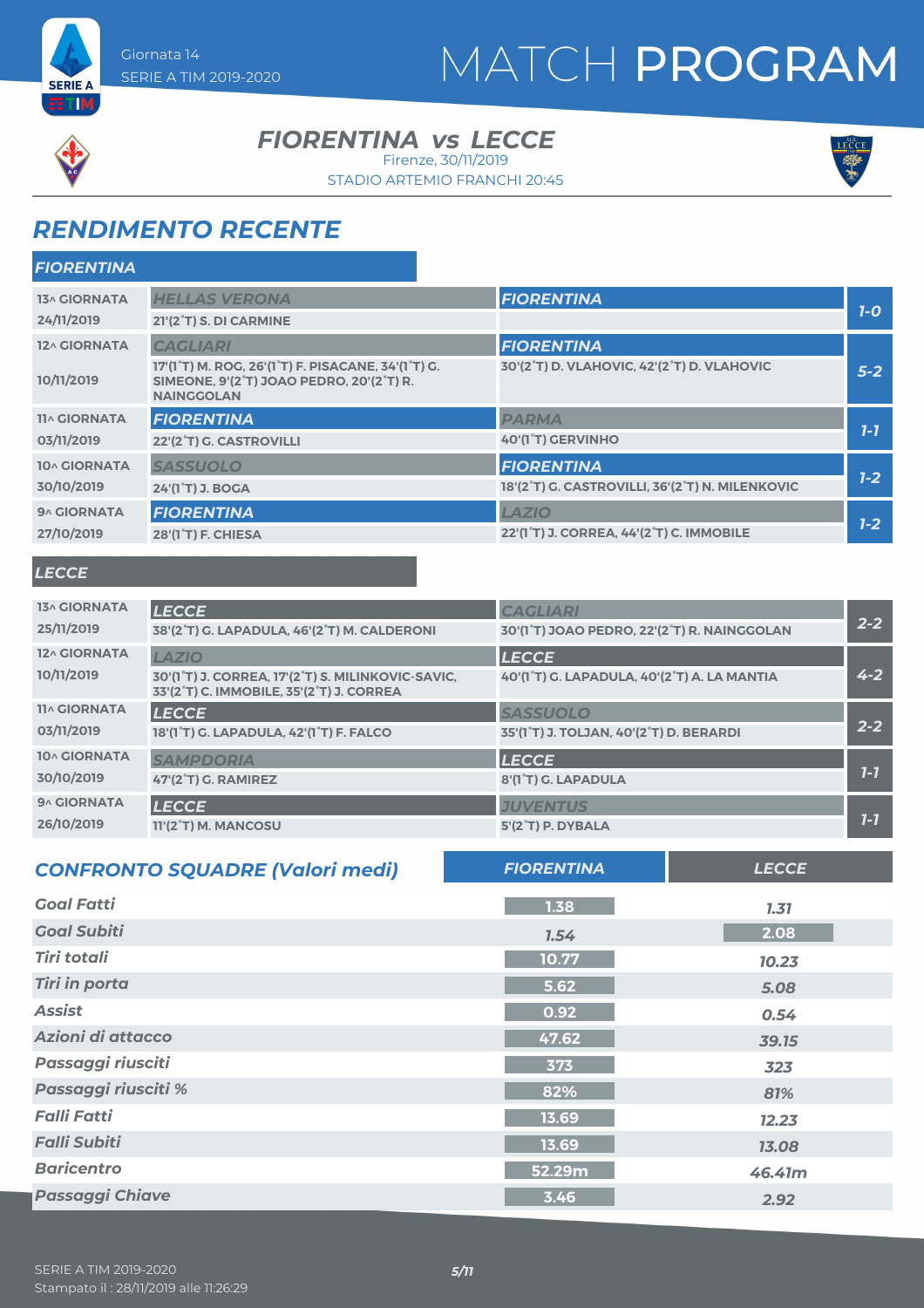

**SERIE A ETIM** 

#### **FIORENTINA vs LECCE** Firenze, 30/11/2019

STADIO ARTEMIO FRANCHI 20:45



## *RENDIMENTO ATLETICO \**

| <b>FIORENTINA</b>       | Pres. (Min.) | Media (km) | Media<br>Sprint (Km) | <b>LECCE</b>             | Pres. (Min.) | Media (km | <b>Media</b><br>Sprint (Km) |
|-------------------------|--------------|------------|----------------------|--------------------------|--------------|-----------|-----------------------------|
| <b>15</b> S. CRISTOFORO | 1(97)        | 11.819     | 0.705                | 23 A. TABANELLI          | 8(674)       | 10.894    | 1.026                       |
| 78 E. PULGAR            | 12 (1170')   | 11.673     | 1.028                | 37 Z. MAJER              | 11(905)      | 10.728    | 0.93                        |
| 8 G. CASTROVILLI        | 12 (1098')   | 11.277     | 1.098                | 27 M. CALDERONI          | 12 (1083')   | 10.55     | 1.102                       |
| 5 M. BADELJ             | 13 (1091')   | 10.709     | 0.554                | <b>77</b> P. TACHTSIDIS  | 10 (875')    | 10.532    | 0.704                       |
| 4 N. MILENKOVIC         | 13 (1267')   | 10.343     | 0.594                | 39 C. DELL'ORCO          | 2(183)       | 10.367    | 0.725                       |
| 20 G. PEZZELLA          | 12 (1068')   | 10.225     | 0.485                | 8 M. MANCOSU             | 12 (920')    | 10.245    | 0.711                       |
| 29 DALBERT              | 12 (1097')   | 9.845      | 1.078                | 4 J. PETRICCIONE         | 11(888)      | 10.103    | 0.645                       |
| 25 F. CHIESA            | 12 (1091')   | 9.758      | 1.071                | <b>5</b> F. LUCIONI      | 13 (1267')   | 10.018    | 0.585                       |
| <b>6</b> L. RANIERI     | 3(252)       | 9.729      | 0.663                | <b>13</b> L. ROSSETTINI  | 13 (1227')   | 9.98      | 0.432                       |
| 22 M. CACERES           | 9(818)       | 9.642      | 0.478                | <b>10 F. FALCO</b>       | 10(861)      | 9.715     | 0.627                       |
| <b>7</b> F. RIBERY      | 10 (703')    | 9.54       | 1.013                | 29 A. RISPOLI            | 11(712)      | 9.489     | 0.958                       |
| 21 P. LIROLA            | 11 (906')    | 9.444      | 0.911                | 9 G. LAPADULA            | 10 (705')    | 9.179     | 0.722                       |
| <b>17</b> F. CECCHERINI | 2(104)       | 9.312      | 0.501                | <b>16</b> B. MECCARIELLO | 6(483)       | 9.103     | 0.663                       |
| <b>23</b> L. VENUTI     | 5(366)       | 9.191      | 0.837                | 85 G. IMBULA             | 3(141)       | 7.517     | 0.469                       |
| 28 D. VLAHOVIC          | 9(387)       | 7.364      | 0.657                | 30 K. BABACAR            | 9(517)       | 7.371     | 0.639                       |
| 24 M. BENASSI           | 7(273)       | 6.94       | 0.472                | <b>11</b> Y. SHAKHOV     | 8 (388')     | 7.311     | 0.59                        |
| <b>10</b> K. BOATENG    | 9(368)       | 6.334      | 0.355                | 19 A. LA MANTIA          | 7(309)       | 7.235     | 0.456                       |
| <b>11 R. SOTTIL</b>     | 7(340)       | 6.136      | 0.515                | <b>17</b> D. FARIAS      | 7(340)       | 6.628     | 0.593                       |
| 18 R. GHEZZAL           | 6(142)       | 3.97       | 0.462                | <b>6</b> R. BENZAR       | 3 (102')     | 5.035     | 0.49                        |
| 27 S. ZURKOWSKI         | 2(18')       | 1.071      | 0.211                | 2 D. RICCARDI            | 1(22')       | 2.782     | 0.292                       |
| 9 PEDRO                 | 1(9')        | 7.021      | 0.069                | 20 E. DUBICKAS           | 1(9)         | 1.219     | 0.102                       |
|                         |              |            |                      | <b>3</b> B. VERA         | 1(8')        | 1.09      | 0.081                       |

\* Le informazioni riportate sul Rendimento Atletico sono da intendersi riferite al periodo di permanenza nella squadra corrente.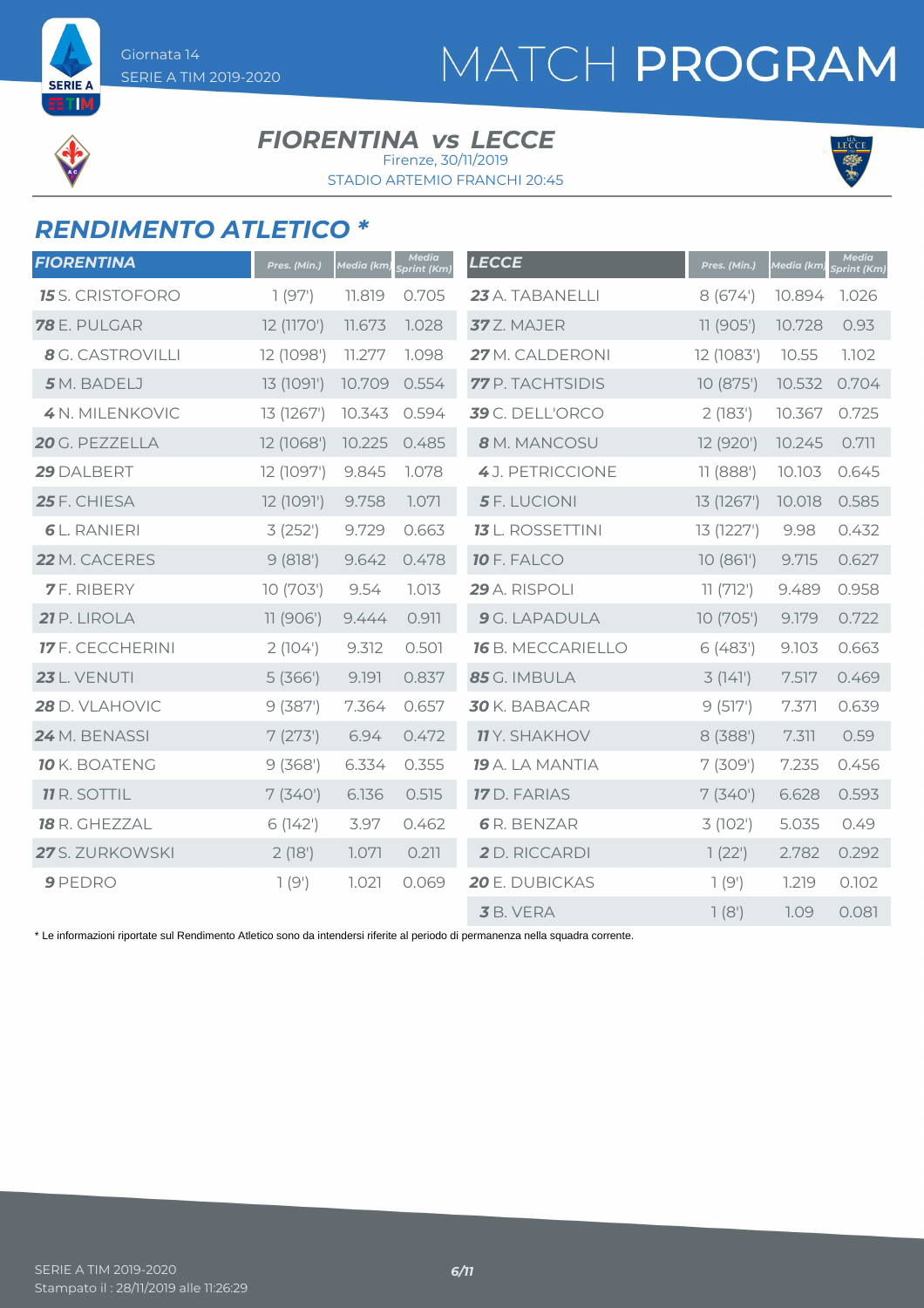# MATCH PROGRAM



## **FIORENTINA vs LECCE**

STADIO ARTEMIO FRANCHI 20:45 Firenze, 30/11/2019



# *GLI INCONTRI DELLA 14 ^ GIORNATA*

| <b>BRESCIA</b>       | <b>ATALANTA</b>  | 30/11/2019 15:00 |
|----------------------|------------------|------------------|
| <b>GENOA</b>         | <b>TORINO</b>    | 30/11/2019 18:00 |
| <b>FIORENTINA</b>    | <b>LECCE</b>     | 30/11/2019 20:45 |
| <b>JUVENTUS</b>      | <b>SASSUOLO</b>  | 01/12/2019 12:30 |
| <b>INTER</b>         | <b>SPAL</b>      | 01/12/2019 15:00 |
| <b>LAZIO</b>         | <b>UDINESE</b>   | 01/12/2019 15:00 |
| <b>PARMA</b>         | <b>MILAN</b>     | 01/12/2019 15:00 |
| <b>NAPOLI</b>        | <b>BOLOGNA</b>   | 01/12/2019 18:00 |
| <b>HELLAS VERONA</b> | <b>ROMA</b>      | 01/12/2019 20:45 |
| <b>CAGLIARI</b>      | <b>SAMPDORIA</b> | 02/12/2019 20:45 |

### *CLASSIFICA SERIE A*

|                      | <b>PTI</b>     | <b>GIOC</b> | <b>VINTE</b>   | <b>NULLE</b>              | <b>PERSE</b>     | GF           | <b>GS</b> | <b>DIFF.RETI</b> |
|----------------------|----------------|-------------|----------------|---------------------------|------------------|--------------|-----------|------------------|
| <b>JUVENTUS</b>      | 35             | 13          | 77             | $\overline{2}$            | $\boldsymbol{O}$ | 23           | <b>70</b> | $+13$            |
| <b>INTER</b>         | 34             | 13          | 77             | $\mathbf{I}$              | $\boldsymbol{7}$ | 29           | 12        | $+17$            |
| <b>LAZIO</b>         | 27             | 13          | 8              | $\overline{3}$            | $\overline{2}$   | 30           | 14        | $+16$            |
| <b>CAGLIARI</b>      | 25             | 13          | $\overline{7}$ | 4                         | $\overline{2}$   | 25           | 14        | $+77$            |
| <b>ROMA</b>          | 25             | 13          | $\overline{7}$ | 4                         | $\overline{2}$   | 23           | 14        | $+9$             |
| <b>ATALANTA</b>      | 22             | 13          | 6              | 4                         | $\overline{3}$   | 31           | 21        | $+10$            |
| <b>NAPOLI</b>        | 20             | 13          | 5              | $\sqrt{5}$                | $\overline{3}$   | 22           | 76        | $+6$             |
| <b>PARMA</b>         | 78             | 13          | 5              | $\overline{3}$            | 5                | 20           | 17        | $+3$             |
| <b>HELLAS VERONA</b> | 18             | 13          | 5              | $\overline{3}$            | 5                | 11           | 77        | $\boldsymbol{O}$ |
| <b>FIORENTINA</b>    | 16             | 13          | 4              | 4                         | 5                | 18           | 20        | $-2$             |
| <b>TORINO</b>        | 14             | 13          | 4              | $\overline{2}$            | $\overline{7}$   | 15           | 20        | $-5$             |
| <b>MILAN</b>         | 14             | 13          | 4              | $\overline{2}$            | $\overline{z}$   | 12           | 17        | $-5$             |
| <b>UDINESE</b>       | 74             | 13          | 4              | $\overline{2}$            | $\overline{7}$   | $\mathbf{9}$ | 20        | $-77$            |
| <b>SASSUOLO</b>      | 13             | 12          | 4              | $\overline{\mathfrak{l}}$ | $\overline{7}$   | 22           | 23        | $-7$             |
| <b>BOLOGNA</b>       | 13             | 13          | $\overline{3}$ | 4                         | 6                | 18           | 22        | $-4$             |
| <b>SAMPDORIA</b>     | 12             | 13          | $\overline{3}$ | $\overline{3}$            | $\overline{7}$   | $\mathbf{9}$ | 20        | $-11$            |
| <b>LECCE</b>         | 11             | 13          | $\overline{2}$ | 5                         | $6\phantom{1}$   | 17           | 27        | $-10$            |
| <b>GENOA</b>         | 70             | 13          | $\overline{2}$ | 4                         | $\overline{7}$   | 15           | 27        | $-12$            |
| <b>SPAL</b>          | $\mathbf{9}$   | 13          | $\overline{2}$ | $\overline{3}$            | 8                | 8            | 79        | $-11$            |
| <b>BRESCIA</b>       | $\overline{7}$ | 12          | $\overline{2}$ | $\mathbf{7}$              | 9                | 70           | 23        | $-13$            |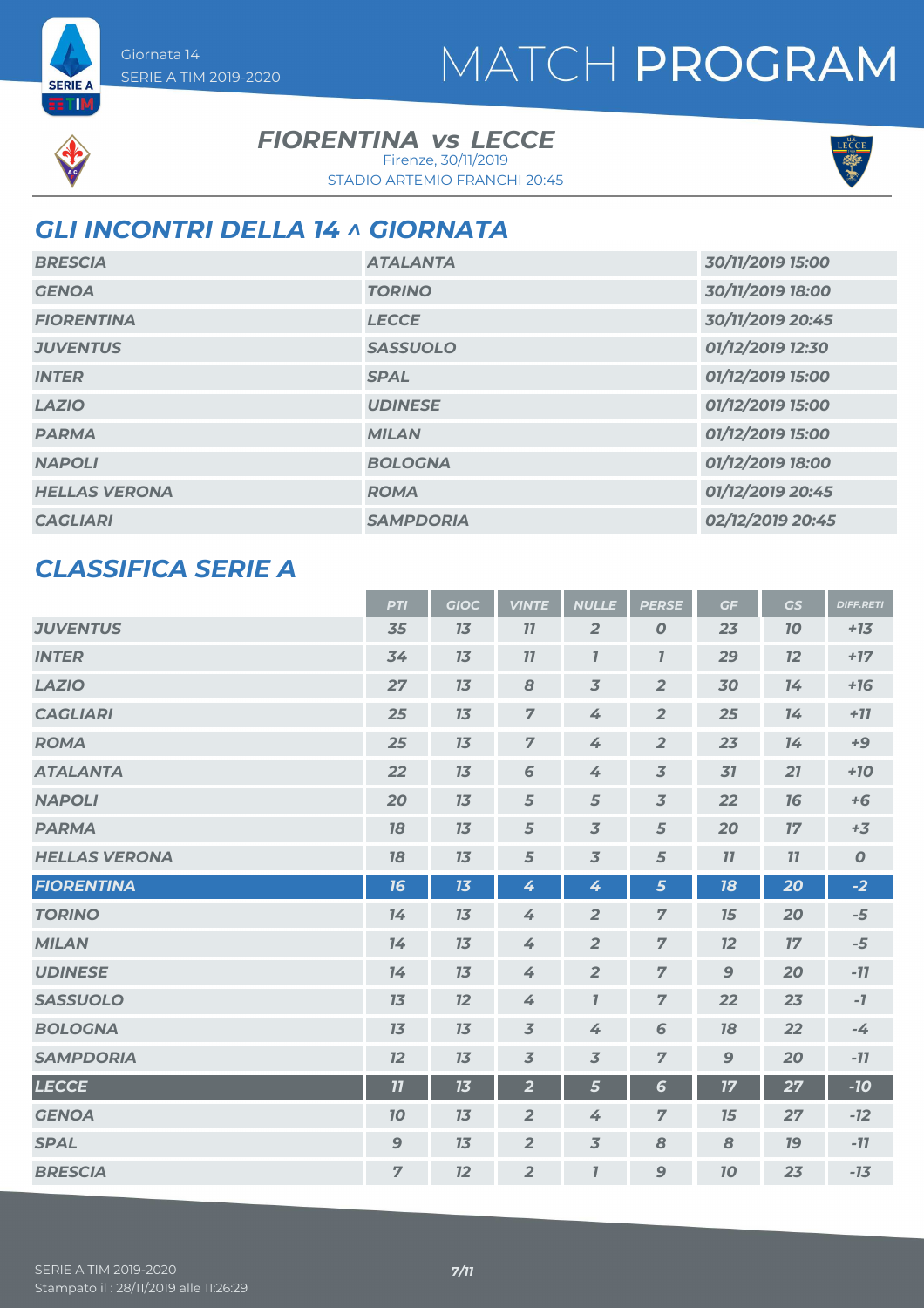

#### **FIORENTINA vs LECCE**

STADIO ARTEMIO FRANCHI 20:45 Firenze, 30/11/2019



## *CLASSIFICA GIOCATORI*

SERIE A TIM 2019-2020

Giornata 14

| <b>RANKING MARCATORI</b> | <b>Gol(Rigore)</b> |
|--------------------------|--------------------|
| <b>1 C. IMMOBILE</b>     | $LAZ$ 15 (5)       |
| 2 R. LUKAKU              | <b>INT</b> 10(3)   |
| 3 L. MURIEL              | ATA 8 (3)          |
| 4 D. BERARDI             | SAS 7(0)           |
| 4 A. BELOTTI             | <b>TOR</b> 7(4)    |
| 4 JOAO PEDRO             | CAG 7(2)           |
| <b>7 D. ZAPATA</b>       | ATA 6 (0)          |
| <b>7 F. CAPUTO</b>       | SAS 6 (0)          |
| 7 J. CORREA              | $LAZ$ 6 (0)        |
| <b>7 E. DZEKO</b>        | <b>ROM 6 (0)</b>   |

### *CLASSIFICA SQUADRE*

| <b>RANKING SQUADRE</b> | <b>Gol - Media Gol</b> |
|------------------------|------------------------|
| <b>ATALANTA</b>        | 2.38<br>31             |
| <b>LAZIO</b>           | 2.31                   |
| 2                      | 30                     |
| <b>INTER</b>           | 2.23                   |
| 3                      | 29                     |
| <b>CAGLIARI</b>        | 7.92                   |
| 4                      | 25                     |
| <b>JUVENTUS</b>        | 1.77                   |
| 5                      | 23                     |
| <b>ROMA</b>            | 23                     |
| 5                      | 1.77                   |
| <b>NAPOLI</b>          | 22                     |
| 7                      | <b>1.69</b>            |
| <b>SASSUOLO</b>        | 1.83                   |
| <b>PARMA</b>           | 1.54                   |
| 9                      | 20                     |
| <b>10 BOLOGNA</b>      | 18<br>1.38             |
| <b>10 FIORENTINA</b>   | 1.38<br>18             |
| <b>LECCE</b>           | 1.31                   |
| 12                     | 17                     |
| <b>GENOA</b>           | 7.15                   |
| 73                     | 75                     |
| <b>TORINO</b>          | 1.15                   |
| 13                     | 75                     |
| <b>15 MILAN</b>        | 0.92<br>72             |
| <b>HELLAS VERONA</b>   | 77                     |
| 16                     | 0.85                   |
| <b>BRESCIA</b>         | 0.83                   |
| 17                     | 10                     |
| <b>SAMPDORIA</b>       | 0.69                   |
| 18                     | g                      |
| <b>18 UDINESE</b>      | 0.69<br>g              |
| 20 SPAL                | 0.62<br>8              |

|                         | <b>RANKING SQUADRE</b> | <u> Tot Tiri - In Porta - Fuori</u> |                |    |
|-------------------------|------------------------|-------------------------------------|----------------|----|
|                         | <b>ATALANTA</b>        |                                     | <b>195 109</b> | 86 |
| 2                       | <b>LAZIO</b>           | <b>170</b>                          | <b>106</b>     | 64 |
| 3                       | <b>NAPOLI</b>          | <b>168</b>                          | 92             | 76 |
| 4                       | <b>JUVENTUS</b>        | <b>159</b>                          | 90             | 69 |
| 5                       | <b>ROMA</b>            | 153                                 | 81             | 72 |
| 6                       | <b>BOLOGNA</b>         | 147                                 | 73             | 74 |
| 7                       | <b>INTER</b>           | 145                                 | 92             | 53 |
| 8                       | <b>FIORENTINA</b>      | 140                                 |                | 67 |
| $\epsilon$              | <b>MILAN</b>           | 134                                 | 63             | 71 |
| <b>10</b>               | <b>LECCE</b>           | 133                                 | 6<br>6         | 67 |
| $\overline{\mathbf{u}}$ | <b>GENOA</b>           | 129                                 | 66             | 63 |
| 12                      | <b>SAMPDORIA</b>       | 127                                 | 60             | 67 |
| 13                      | <b>PARMA</b>           | 125                                 | 66             | 59 |
| 14                      | <b>SASSUOLO</b>        | <b>120</b>                          | 71             | 49 |
| 15                      | <b>CAGLIARI</b>        | <b>116</b>                          | 60             | 56 |
| 16                      | <b>UDINESE</b>         | <b>112</b>                          | 58             | 54 |
| 77                      | <b>HELLAS VERONA</b>   | 777                                 | 50             | 57 |
| 17                      | <b>SPAL</b>            | 777                                 | 50             | 67 |
| 79                      | <b>TORINO</b>          | 108                                 | 57             | 57 |
|                         | <b>20 BRESCIA</b>      | 81                                  | 40             | 41 |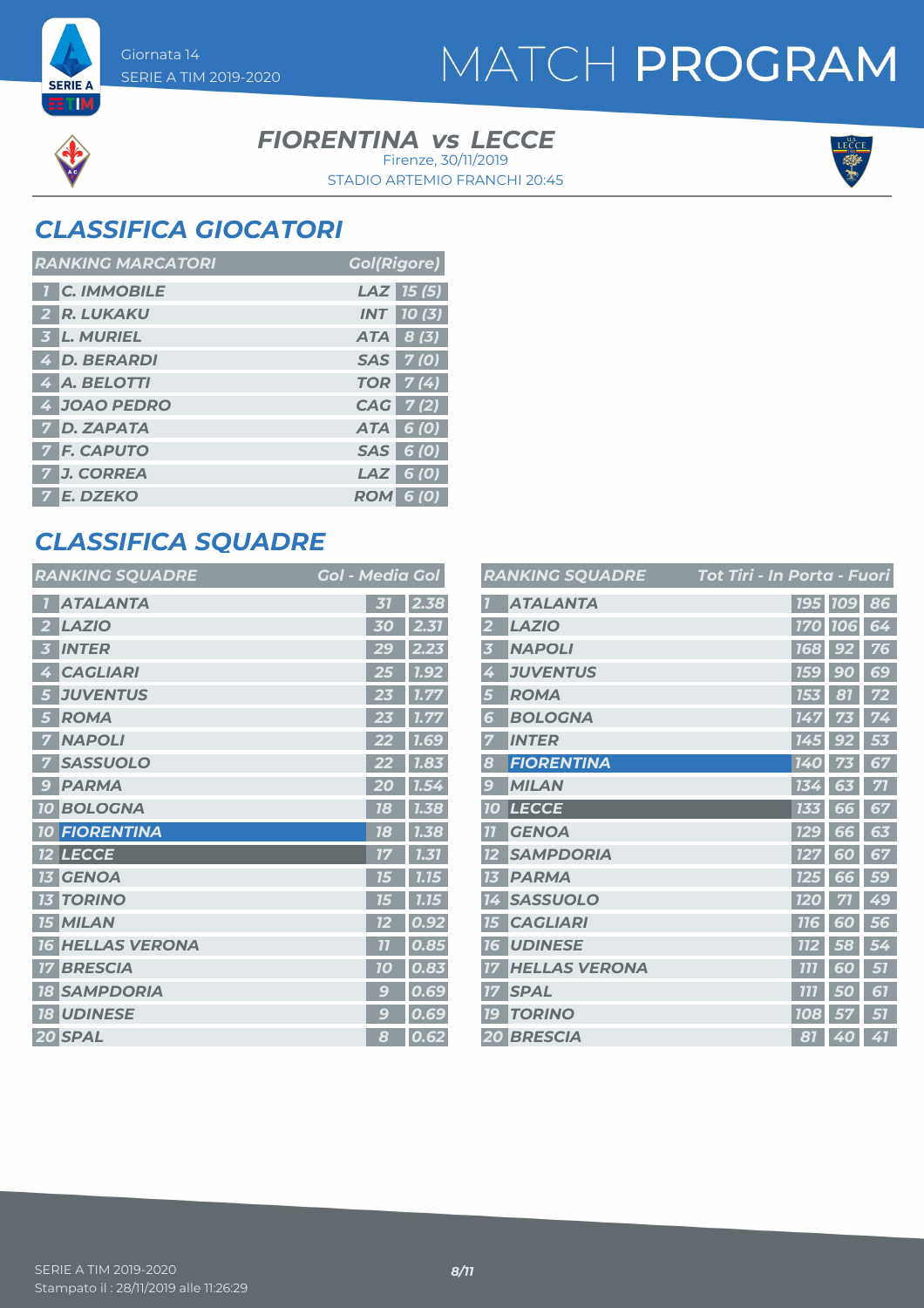# MATCH PROGRAM



**SERIE A ETM** 

### **FIORENTINA vs LECCE**



STADIO ARTEMIO FRANCHI 20:45 Firenze, 30/11/2019

| <b>RANKING SQUADRE</b>      | <b>Assist</b> |
|-----------------------------|---------------|
| <b>LAZIO</b><br>7           | 24            |
| <b>ATALANTA</b><br>2        | 20            |
| <b>NAPOLI</b>               | 17            |
| <b>INTER</b><br>4           | 76            |
| <b>PARMA</b>                | 75            |
| <b>SASSUOLO</b>             | 75            |
| <b>JUVENTUS</b>             | 73            |
| <b>FIORENTINA</b><br>8      | 12            |
| <b>ROMA</b><br>8            | 12            |
| <b>10 CAGLIARI</b>          | 77            |
| <b>BOLOGNA</b><br><b>77</b> | 10            |
| <b>GENOA</b><br><b>77</b>   | 10            |
| <b>TORINO</b><br>73         | 8             |
| 14 LECCE                    | 7             |
| <b>14 UDINESE</b>           | 7             |
| <b>16 BRESCIA</b>           | 6             |
| <b>16 MILAN</b>             | 6             |
| <b>16 SPAL</b>              | 6             |
| <b>19 HELLAS VERONA</b>     | 5             |
| <b>20 SAMPDORIA</b>         | 4             |

|                         | <b>RANKING SQUADRE</b> | Passaggi riusciti - % * |     |    |
|-------------------------|------------------------|-------------------------|-----|----|
|                         | <b>NAPOLI</b>          |                         | 495 | 86 |
| $\overline{\mathbf{2}}$ | <b>JUVENTUS</b>        |                         | 488 | 86 |
| 3                       | <b>SASSUOLO</b>        |                         | 478 | 86 |
| 4                       | <b>INTER</b>           |                         | 456 | 84 |
| 5                       | <b>ATALANTA</b>        |                         | 444 | 84 |
| 6                       | <b>MILAN</b>           |                         | 441 | 85 |
| 7                       | <b>LAZIO</b>           |                         | 420 | 83 |
| 8                       | <b>ROMA</b>            |                         | 407 | 84 |
| 9                       | <b>GENOA</b>           |                         | 399 | 83 |
|                         | <b>10 BOLOGNA</b>      |                         | 397 | 82 |
| 77                      | <b>FIORENTINA</b>      |                         | 373 | 82 |
|                         | <b>12 UDINESE</b>      |                         | 330 | 79 |
|                         | <b>13 TORINO</b>       |                         | 324 | 79 |
|                         | 14 LECCE               |                         | 323 | 81 |
| 15                      | <b>HELLAS VERONA</b>   |                         | 312 | 76 |
|                         | <b>16 SPAL</b>         |                         | 308 | 79 |
| 17                      | <b>CAGLIARI</b>        |                         | 300 | 77 |
|                         | <b>18 SAMPDORIA</b>    |                         | 297 | 75 |
|                         | <b>19 PARMA</b>        |                         | 291 | 78 |
|                         | 20 BRESCIA             |                         | 276 | 74 |

\* Valori medi per partita.

|                         | <b>RANKING SQUADRE</b>  | Passaggi Chiave* |                         | R.                      |  |
|-------------------------|-------------------------|------------------|-------------------------|-------------------------|--|
| $\overline{I}$          | <b>LAZIO</b>            |                  | 5                       | $\overline{\mathbf{I}}$ |  |
| $\overline{\mathbf{2}}$ | <b>NAPOLI</b>           |                  | 5                       | $\overline{z}$          |  |
| $\overline{\mathbf{3}}$ | <b>JUVENTUS</b>         |                  | 5                       | $\overline{3}$          |  |
| 4                       | <b>ATALANTA</b>         |                  | 5                       | 4                       |  |
| 5                       | <b>INTER</b>            |                  | 4                       | $\overline{5}$          |  |
| $6\phantom{1}6$         | <b>ROMA</b>             |                  | 4                       | $\epsilon$              |  |
| 7                       | <b>FIORENTINA</b>       |                  | $\overline{\mathbf{3}}$ | 7                       |  |
| 7                       | <b>MILAN</b>            |                  | $\overline{\mathbf{3}}$ | $\epsilon$              |  |
| 9                       | <b>CAGLIARI</b>         |                  | 3                       | S                       |  |
|                         | <b>10 BOLOGNA</b>       |                  | $\overline{\mathbf{3}}$ | $\overline{\mathbf{1}}$ |  |
| 77                      | <b>GENOA</b>            |                  | $\overline{\mathbf{3}}$ | $\overline{\mathbf{I}}$ |  |
| 77                      | <b>PARMA</b>            |                  | $\overline{\mathbf{3}}$ | $\overline{L}$          |  |
|                         | <b>13 HELLAS VERONA</b> |                  | $\overline{\mathbf{3}}$ | $\overline{L}$          |  |
|                         | <b>14 SASSUOLO</b>      |                  | $\overline{\mathbf{3}}$ | $\overline{1}$          |  |
|                         | <b>15 TORINO</b>        |                  | $\overline{\mathbf{3}}$ | $\overline{\mathbf{r}}$ |  |
|                         | <b>16 LECCE</b>         |                  | 3                       | $\overline{\mathbf{1}}$ |  |
|                         | <b>17 SAMPDORIA</b>     |                  | $\overline{\mathbf{3}}$ | $\overline{I}$          |  |
|                         | <b>18 UDINESE</b>       |                  | $\overline{\mathbf{3}}$ | $\overline{\mathbf{R}}$ |  |
|                         | <b>19 BRESCIA</b>       |                  | $\overline{\mathbf{2}}$ | 79                      |  |
|                         | <b>19 SPAL</b>          |                  | $\overline{2}$          | $\overline{2}$          |  |
|                         |                         |                  |                         |                         |  |

|                         | <b>RANKING SQUADRE</b> | <b>Recuperi*</b> |
|-------------------------|------------------------|------------------|
| $\overline{1}$          | <b>HELLAS VERONA</b>   | 99               |
| $\overline{2}$          | <b>PARMA</b>           | 96               |
| $\overline{\mathbf{3}}$ | <b>CAGLIARI</b>        | 94               |
| 4                       | <b>UDINESE</b>         | 93               |
| 5                       | <b>INTER</b>           | 87               |
| 6                       | <b>BRESCIA</b>         | 86               |
| 7                       | <b>ATALANTA</b>        | 85               |
| 8                       | <b>TORINO</b>          | 85               |
| 9                       | <b>BOLOGNA</b>         | 85               |
|                         | <b>10 FIORENTINA</b>   | 84               |
|                         | <b>TI SAMPDORIA</b>    | 84               |
|                         | <b>12 MILAN</b>        | 84               |
|                         | <b>13 SPAL</b>         | 82               |
|                         | <b>14 JUVENTUS</b>     | 79               |
|                         | <b>15 LAZIO</b>        | 79               |
|                         | <b>16 LECCE</b>        | 77               |
|                         | <b>17 GENOA</b>        | 75               |
|                         | <b>18 ROMA</b>         | 74               |
|                         | <b>19 SASSUOLO</b>     | 72               |
|                         | <b>20 NAPOLI</b>       | 71               |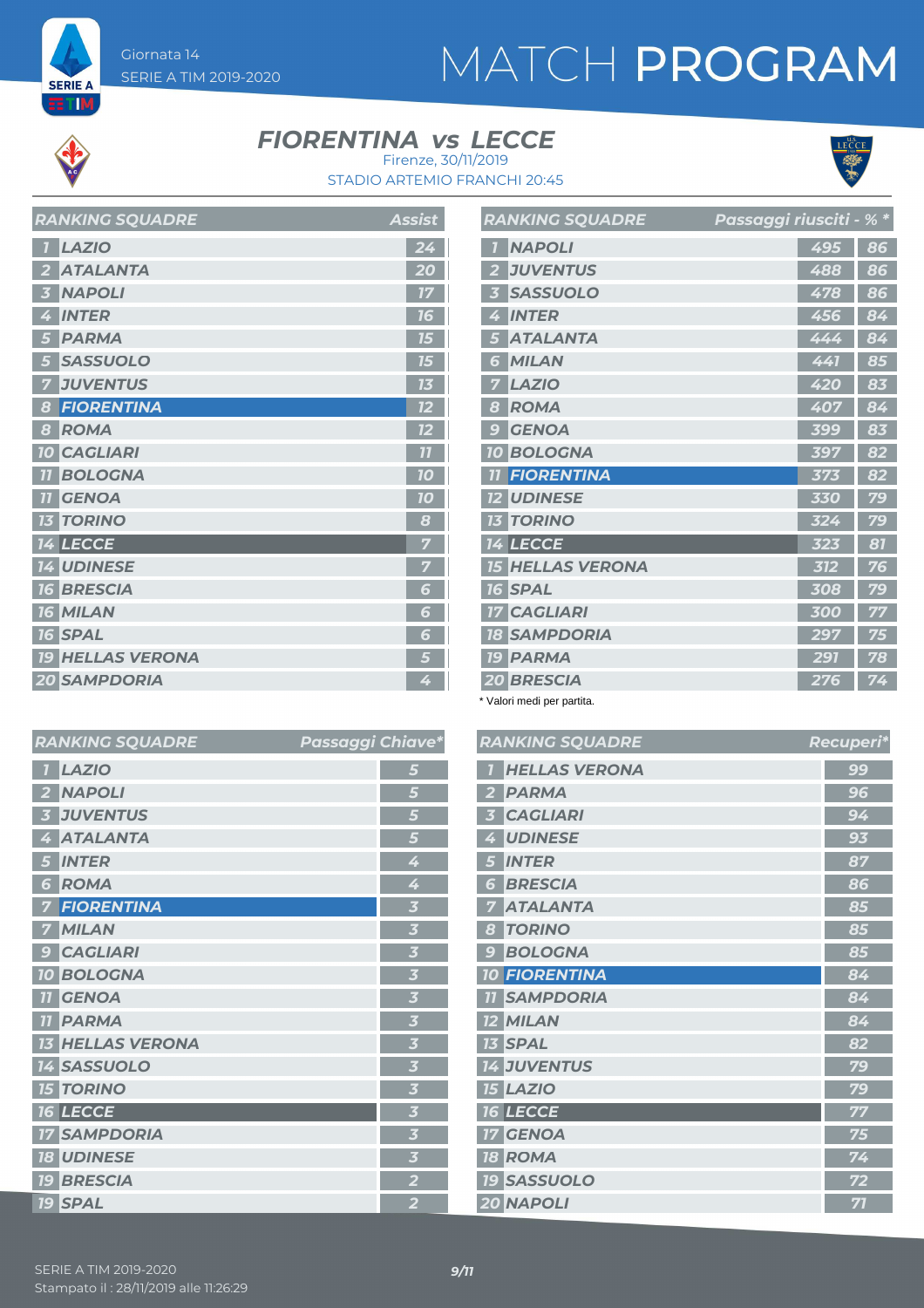# MATCH PROGRAM



**SERIE A ETM** 

### **FIORENTINA vs LECCE**



STADIO ARTEMIO FRANCHI 20:45 Firenze, 30/11/2019

|               | <b>RANKING SQUADRE</b> | Tot. Parate - Media |           |      | R/                      |
|---------------|------------------------|---------------------|-----------|------|-------------------------|
|               | <b>SPAL</b>            |                     | 55        | 4.23 | $\overline{\mathbf{1}}$ |
|               | <b>TORINO</b>          |                     | 55        | 4.23 | $\overline{\mathbf{2}}$ |
|               | <b>PARMA</b>           |                     | 55        | 4.23 | 3                       |
| 4             | <b>GENOA</b>           |                     | 54        | 4.15 | 4                       |
| 5             | <b>CAGLIARI</b>        |                     | 53        | 4.08 | 5                       |
| 6             | <b>LECCE</b>           |                     | 51        | 3.92 | 6                       |
|               | <b>LAZIO</b>           |                     | 50        | 3.85 | 7                       |
| 8             | <b>JUVENTUS</b>        |                     | 49        | 3.77 | 8                       |
| $\mathcal{G}$ | <b>UDINESE</b>         |                     | 49        | 3.77 | 9                       |
| 70            | <b>BRESCIA</b>         |                     | 46        | 3.83 | 70                      |
|               | <b>HELLAS VERONA</b>   |                     | 45        | 3.46 | $\overline{\mathbf{1}}$ |
|               | <b>SAMPDORIA</b>       |                     | 44        | 3.38 | 12                      |
|               | <b>MILAN</b>           |                     | 44        | 3.38 | 13                      |
|               | 14 BOLOGNA             |                     | 43        | 3.31 | 14                      |
|               | <b>15 SASSUOLO</b>     |                     | 40        | 3.33 | 15                      |
| <b>16</b>     | <b>FIORENTINA</b>      |                     | <b>39</b> | 5    | 16                      |
| 17            | <b>ROMA</b>            |                     | <b>39</b> | E    | 17                      |
| <b>18</b>     | <b>ATALANTA</b>        |                     | 36        | 2.77 | 18                      |
|               | <b>19 NAPOLI</b>       |                     | 33        | 2.54 | <b>19</b>               |
|               | <b>20 INTER</b>        |                     | 31        | 2.38 | 20                      |

|                         | <b>RANKING SQUADRE</b> | <b>Media Km</b>      |
|-------------------------|------------------------|----------------------|
| $\overline{7}$          | <b>INTER</b>           | 110.872              |
| $\overline{2}$          | <b>PARMA</b>           | 109.381              |
| $\overline{\mathbf{3}}$ | <b>JUVENTUS</b>        | 109.316              |
| 4                       | <b>LECCE</b>           | 108.945              |
| 5                       | <b>ATALANTA</b>        | 108.497              |
| 6                       | <b>HELLAS VERONA</b>   | 108.486              |
| 7                       | <b>LAZIO</b>           | 108.239              |
| 8                       | <b>FIORENTINA</b>      | 107.765              |
| 9                       | <b>BOLOGNA</b>         | 107.678              |
|                         | <b>10 SAMPDORIA</b>    | 107.475              |
| 77                      | <b>BRESCIA</b>         | 107.089              |
|                         | <b>12 SASSUOLO</b>     | 106.997              |
|                         | <b>13 SPAL</b>         | 106.852              |
|                         | <b>14 MILAN</b>        | 106.705              |
|                         | <b>15 ROMA</b>         | 106.513              |
|                         | <b>16 UDINESE</b>      | 104.859              |
|                         | <b>17 CAGLIARI</b>     | 104.648              |
|                         | <b>18 NAPOLI</b>       | 103.371              |
|                         | <b>19 GENOA</b>        | 103.046              |
|                         | <b>20 TORINO</b>       | $\overline{102.}432$ |